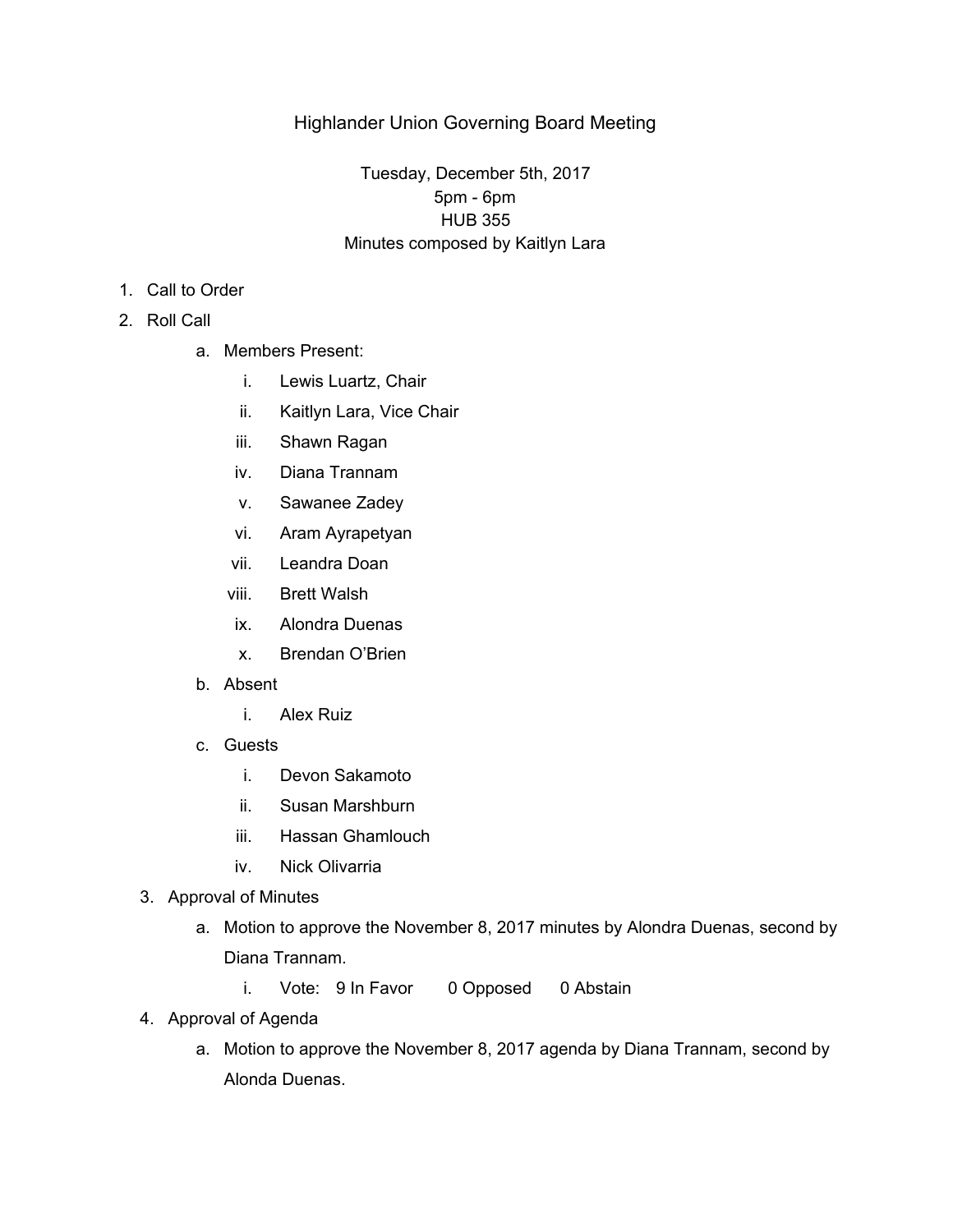- i. Vote: 9 In Favor 0 Opposed 0 Abstain
- 5. Chair's Report: Lewis Luartz
	- a. Will send out a new doodle for the January meeting and for the social. Sub-committee Doodles will also be set out once the board sends their schedules.
- 6. HUB Report: Brendan O'Brien, Director
	- a. Nothing to report, skipping to the Funding Request
- 7. Student Success Center Funding Request, Presenter: Brendan O'Brien, HUB Director
	- a. This center has been planned for about a year now. In 2014, the HUB analyzed how the building was accommodating the current students and about how the demand would change for the upcoming years. 3 expansion options included:
		- i. Expand the building
			- 1. Would require \$110-115 student fee in addition to the current \$90 commons student fee. That doesn't seem like the best option at this time.
		- ii. Build a satellite student union at another location on campus
			- 1. Costs were unknown at the time of research. Could be more expensive.
		- iii. Integrate HUB space into an Academic building, (a Hybrid building)
			- 1. A year long information campaign would prelude the construction of this possible integration. The research concluded that this could accommodate the projected 30,000 full-time students on campus in the future. 8500 average sq. ft. would be needed to accommodate a building for a campus of that projected size. The Student Success Center would potentially alleviate the space lost when the lease is up for University Village theater. It could possibly include a 400 seat lecture hall, two 150 seat lecture halls, general assignment classrooms, academic support, advising, offices, HUB and student life space. Looking at scheduling needs, the building could contain one large 1800 average sq. ft. room for 100-200 people, 2 medium sized room for 80-90 people, 3 small rooms for 40-50, a student lounge space for seating, and an exterior patio space. The cost of this section of the building is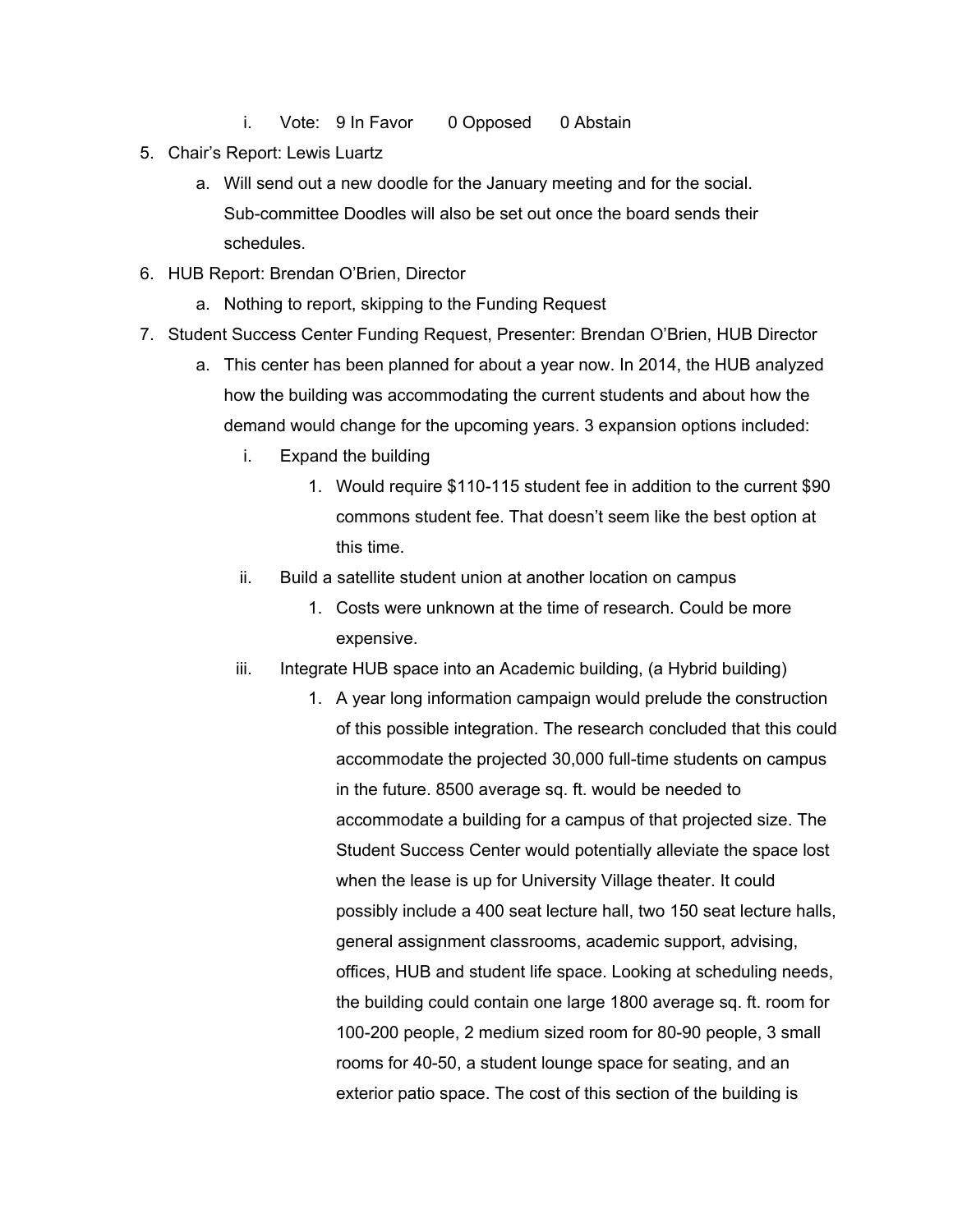about \$8 million, and will not require an increase of the existing commons fee. It is already within the current HUB funding that has been accruing over the past decade. It would not impact the current daily operation of the existing HUB. All other building costs will be absorbed by the state, an estimated \$50 million. Students will and need to be involved. There is a student member working group that consists of an ASUCR student representative, and a GSA representative. Brendan O'Brien advocates that the HUB Chair also joins the group to have 3 students. Student Workshops should begin early Winter Quarter, or at least announcements for them. They will announce what will go inside the building and how it will be paid. Student input is crucial. A dining component is available to add the building, but not yet planned. The current HUB space is maxed out to our full-time student capacity. This project will accommodate future growth.

- 2. Aram Ayrapetyan thinks that the idea is great, but would like specific breakdowns for how the student spaces will be assigned. Would also like to know how students will get involved. Brendan O'Brien said the working groups are the primary way for student involvement with additional opportunities for reaching out for input. Brendan O'Brien would also like direct communication with campus organization leaders.
- 3. Diana Trannam wants to know the projected completion date, which Brendan O'Brien said within 3-4 years.
- 4. Aram Ayrapetyan brought up the Heat cancellation and possible student discontent with the spending of their current commons fee. He would like a breakdown of how the expenses are allocated during the project. Brendan O'Brien responded that although Heat was a great program for the campus, we need to think about how the campus is going to be able to serve future students in the decades to come. Although the Heat festival was a great one-day event, the HUB still isn't able to serve the needs for the entire campus. The Student Success Center provides campus benefits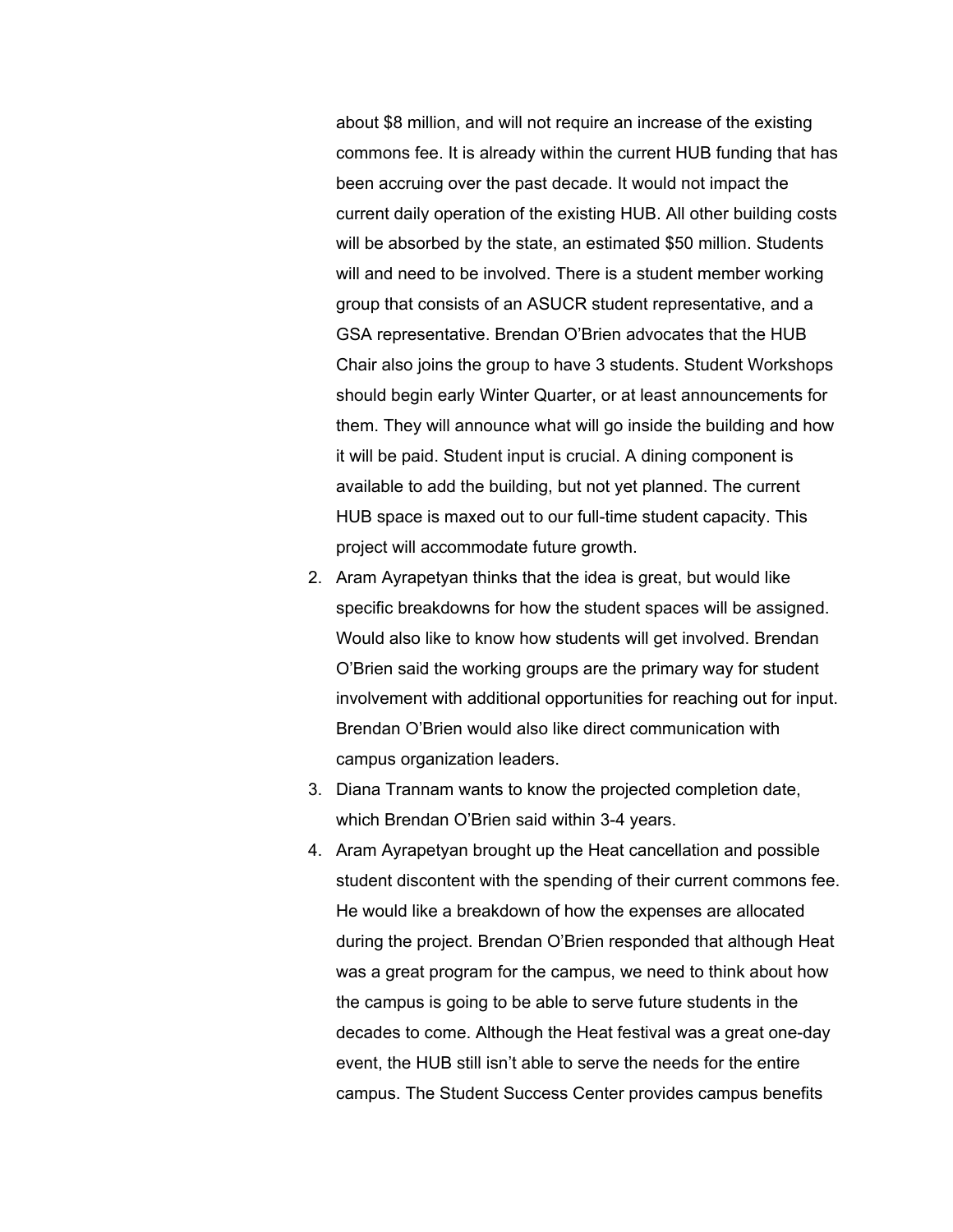for students looking for a place to sit in-between classes or to eat their lunch, just to name a few.

- 5. Brett Walsh asked where the building expansion would take place. Brendan O'Brien replied that either Lot 19, or next to the Student Services in the large plot of land.
- 6. Lewis reminded the board that to stay within the allocated time, we needed to move to extend time or move on to the next item on the agenda.
	- a. Aram Ayrapetyan moved to extend time by 2 minutes, seconded by Shawn Ragan.
- i. Vote: 9 In Favor 0 Opposed 0 Abstain 7. Aram Ayrapetyan asked if there was a way to send information out to the campus before voting on the funding of the Student Success Center. Brendan O'Brien said that the kickoff of the project with the working group begins the week after, so board approval would need to occur now. Aram Ayrapetyan brought up that it would be nice to know how things break down before voting on approval, but Brendan O'Brien said that this is more of the approval of the idea and that future discussions will get into details.
- 8. Lewis said that we needed to extend time again or move on to the next agenda item.
	- a. Diana Trannam moved to extend time by 2 minutes, seconded by Aram Ayrapetyan.
- i. Vote: 9 In Favor 0 Opposed 0 Abstain 9. Diana Trannam asked if we were approving the topic, not exactly the beginning of construction on the building. Brendan O'Brien replied that this vote is to approve the \$8 million funding by the HUB for the Student Life Center. Aram Ayrapetyan added that we will be approving the building in pieces, first the funding, and then other parts. Aram Ayrapetyan recommended that the site location be approved by the HUB, not by the working group. Brendan O'Brien said that since this is not a fully funded HUB project, that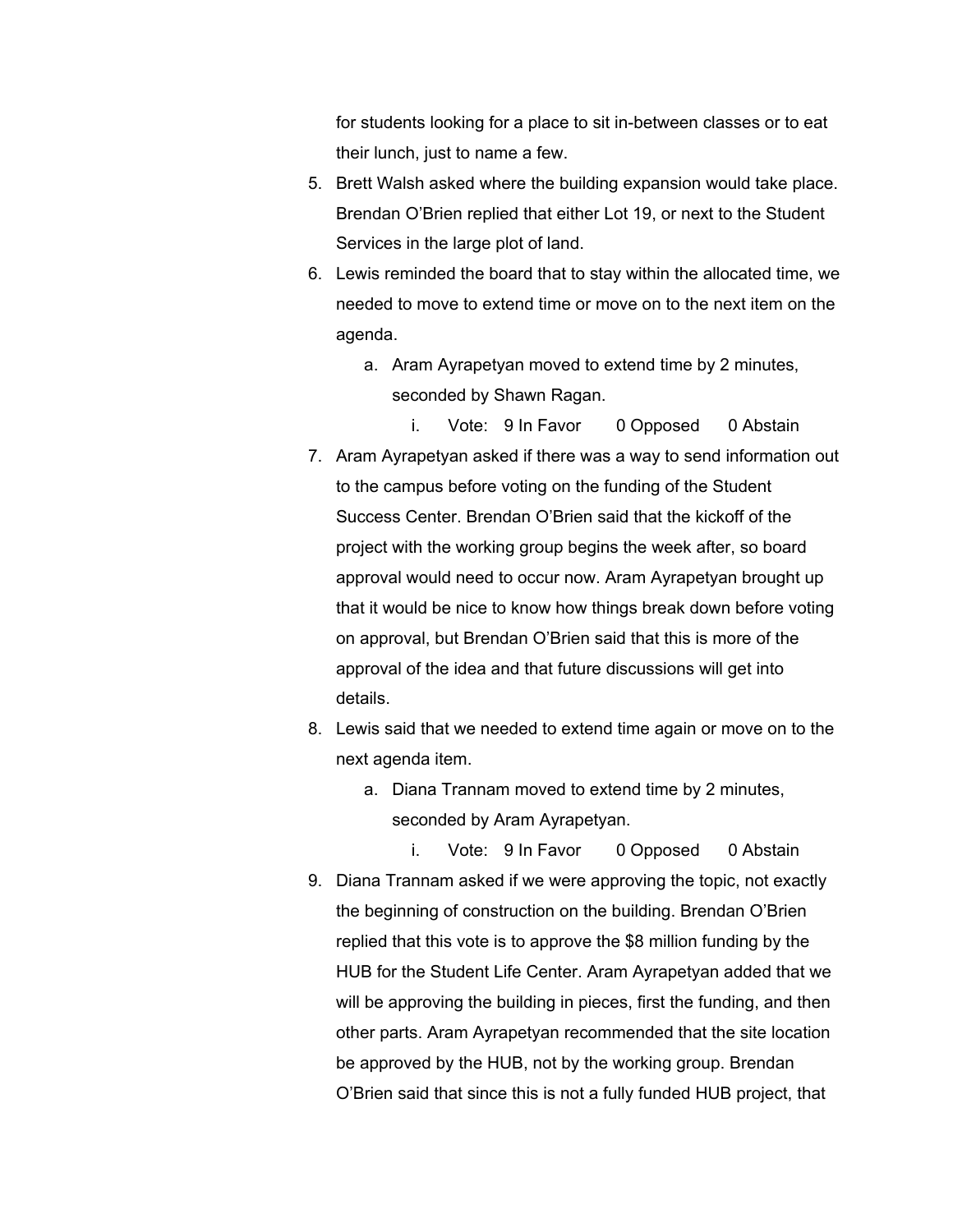the board does not have the final say on the entire project. Aram Ayrapetyan would like to add another student representative onto the board. Shawn Ragan asked if it's possible to add another ASUCR representative. Brendan O'Brien will make the request but can not guarantee anything.

- 10. Lewis said that time needed to be extended again or move on to the next agenda item.
	- a. Shawn Ragan moved to extend time by 2 minutes, seconded by Aram Ayrapetyan.
- i. Vote: 9 In Favor 0 Opposed 0 Abstain 11. Shawn Ragan does not object to another ASUCR representative to the working group. Brendan O'Brien said that as time goes on, we will get a more conclusive breakdown on how the \$8 million will be spent, with the Board's input. Aram Ayrapetyan asked if the board would act as an advisory group. Brendan said that the working group will guide the framework and design of building
- 12. Lewis said that time needed to be extended again or move on to the next agenda item.
	- a. Aram moved to approve the \$8 million allocation of HUB funds to the Student Success Center project, second by Diana.

i. Vote 9 In Favor 0 Opposed 0 Abstain 8. 3rd Floor Space Request, Presenter: Devon Sakamoto, Director for the WELL

- a. Proposal is to renovate and repurpose the catering kitchen on the 3rd floor of the HUB. Catering relocated, but the existing space is still an unused kitchen. The plan is to repurpose it into a student-kitchen. There are four benefits to this:
	- i. Student access to food preparation areas via microwave or to put things together, that is easily accessible on campus. This would specifically be beneficial to commuter students.
	- ii. Support food recovery efforts. This collects unused/unsold food and repurposes it for other students to access. The R'Pantry is ready to support the distribution of unused food across the campus, but there is no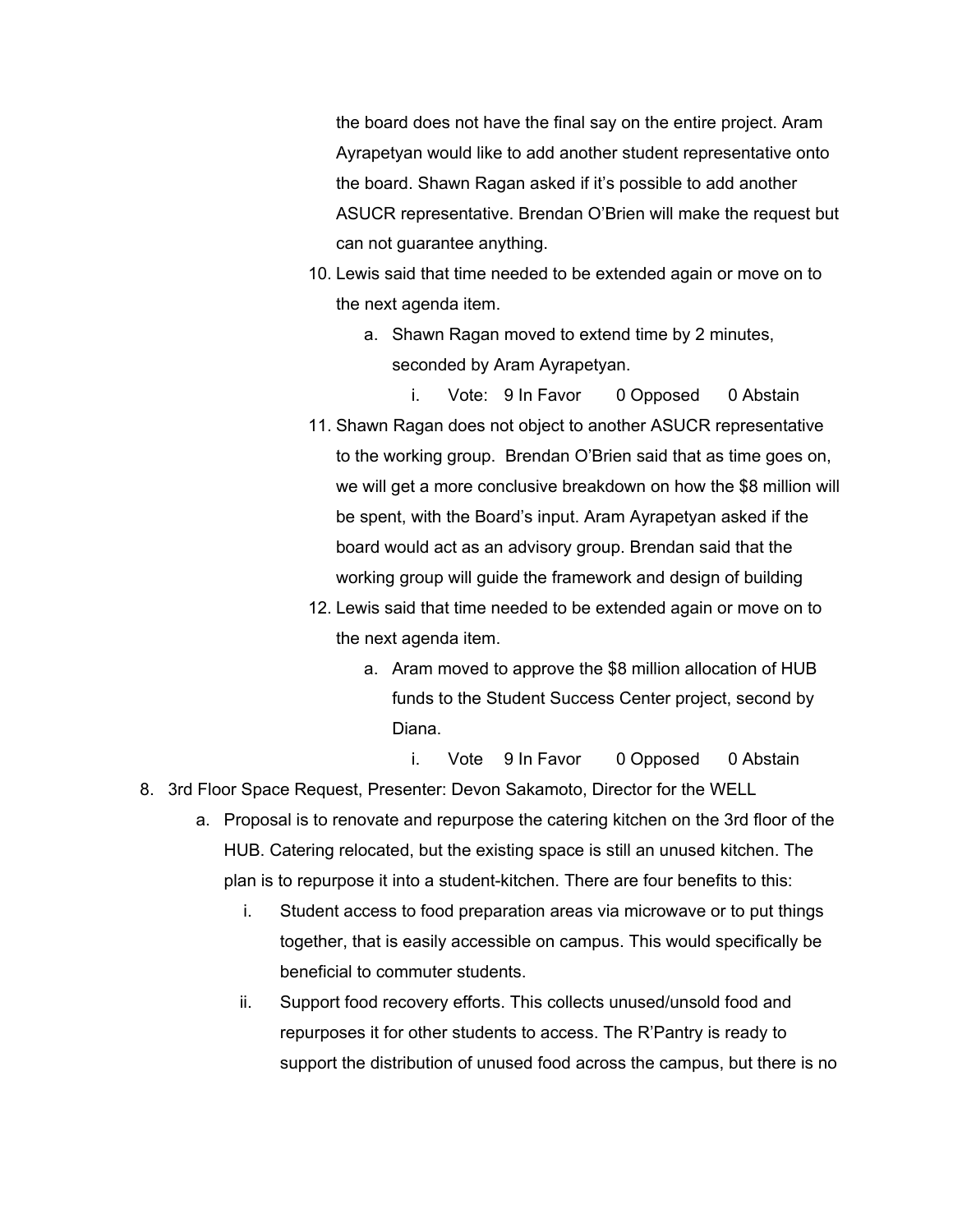space to store it currently. This unused kitchen is ideal solution for the locations on campus with food to donate.

- iii. Staff/student led preparation workshops.
- iv. Global food initiative CalFresh. Gives students up to \$194 a month for groceries. THis is an option for students, and the kitchen space would have a spot allocated for computers and kiosks to learn more about CalFresh and apply for the program. Staff would be there to help students with questions.
- b. There are student organizations on campus that also support the kitchen space. The goal is to decrease food insecurities on campus, and increase students' life skills. The budgeted amount accounts for additional appliances and prep spaces. A walk-in refrigerator is also in the space, which can hold donated groceries, and can be assigned to specific organizations who wish to hold food as well. Microwaves will also line the wall for students, as well as folding chairs and tables that can be rearranged. The Student Kitchen is already funded by SB 85 (State Funding) and must be used by June 30th, 2018. The proposal is just asking for the HUB space to be reallocated. Estimated costs included items for renovation, the technology needed for students to apply for CalFresh, staffing, training, and marketing. A student advisory board will be created to decide how the management of the space is used and possible programs that could occur. A study conducted across the UC's found that UCR has the highest rate of all UC campuses for food insecurities.
- c. Diana Trannam asked when the kitchen is planning to open and when it will be available during the week. Devon stated that the student advisory board will have to decide when the hours will be during the week and which days it will be open to the campus. For the opening of the kitchen, the plan is to finish the renovations by June before the state funding expires, and for the kitchen to open sometime this year.
- d. Brett Walsh asked how this compares to the SRC kitchen. Devon said that it is similar, but might not be as high tech.
- e. Aram Ayrapetyan said that ASUCR will want to be one of the primary partner of the Student Kitchen, and would like for ASUCR representatives to be part of the student working group.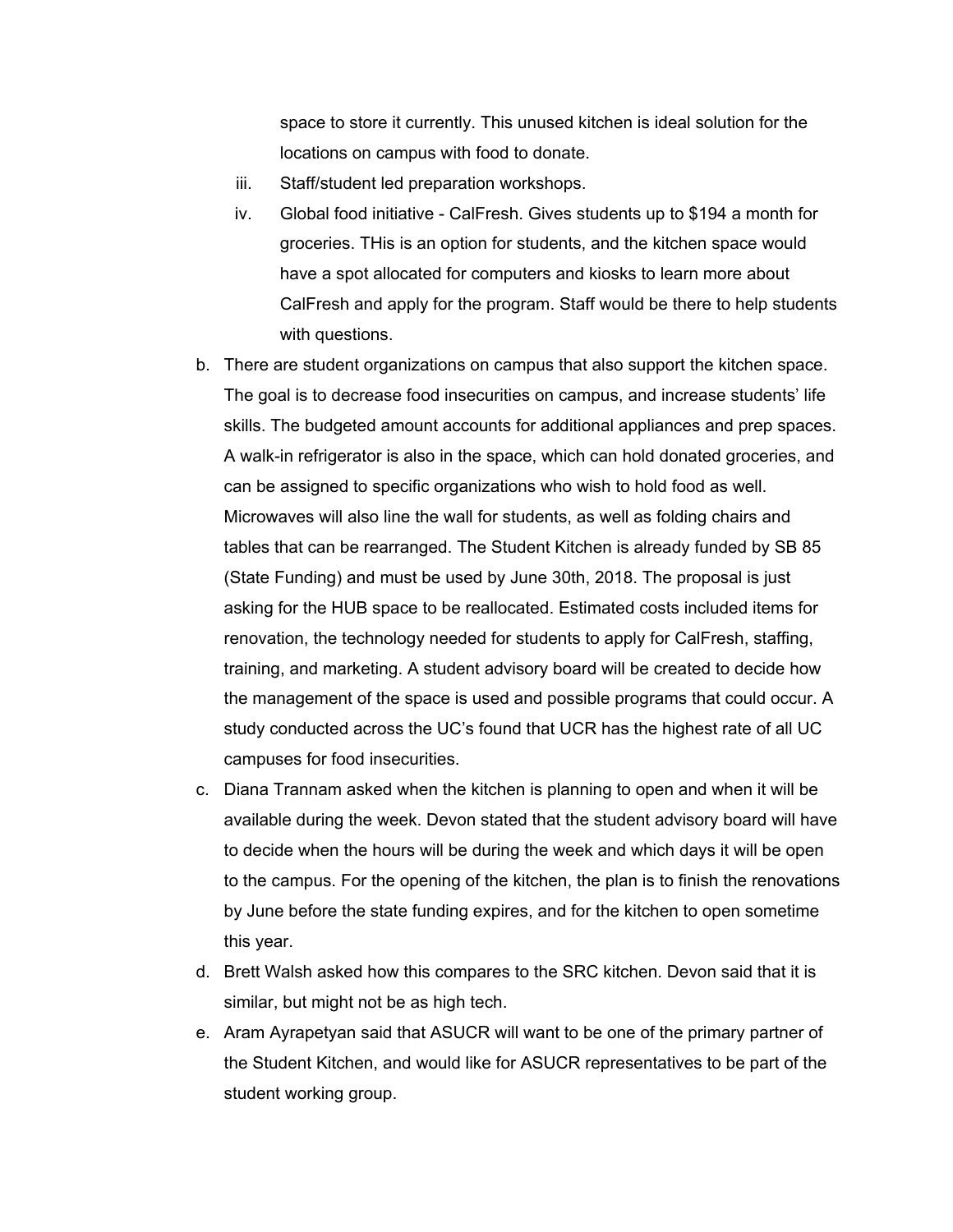- f. A guest in the audience brought up that R'Feed, which also fights food insecurities, has met with dining that is willing to contribute refrigeration and space for the kitchen. The R'Feed program would like to largely get involved with the student kitchen as well. They want to make the space more sustainable so that they can apply for grants. The guest, a CHASS senator, largely supports the student kitchen.
- g. Aram Ayrapetyan moved to prove the HUB Student Kitchen proposal, seconded by Shawn Ragan.
	- i. Vote: 9 In Favor 0 Opposed 0 Abstain
- 9. Facilities Service Level Agreement (SLA) Review, presented by Susan Marshburn (Executive Director of Facilities Services) and Hassan Ghamlouch (Director, Facilities Services/Environmental & Resource Services).
	- a. This SLA review allows the board to ask questions to the two directors about the HUB being taken over by the Facilities SLA, which also maintains other buildings on campus. This agreement looks to combine housing, HUB, and the main campus maintenance, but each have their own SLA agreement.
	- b. Aram Ayrapetyan asked which model that the HUB model would be run on, like a shop model or a hybrid. Susan Marshburn said that a certain level of maintenance will be completed, but for certain situations, then a shop-person will need to be called to campus who has the skill level to complete the maintenance task. Aram Ayrapetyan also asked whether there will be a time delay for maintenance since all three maintenances are combining. Susan Marshburn said that the staff will still be embedded as it is, except for landscaping. Maintenance will remain in their designated areas, for example HUB maintenance will remain at the HUB, and will not have to respond to housing maintenance calls. Hassan Ghamlouch said that the only thing changing with the SLA agreement is that the HUB isn't isolated from the rest of the campus, they will have more help from other departments on campus.
	- c. Shawn Ragan asked about the difference in costs with and without the SLA agreement. Susan Marshburn responded that the budget remains the same (\$1.54 million). There is no additional charge added to what the HUB is currently running on. The SLA agreement just transfers the money and improves the efficiency of the current operations.